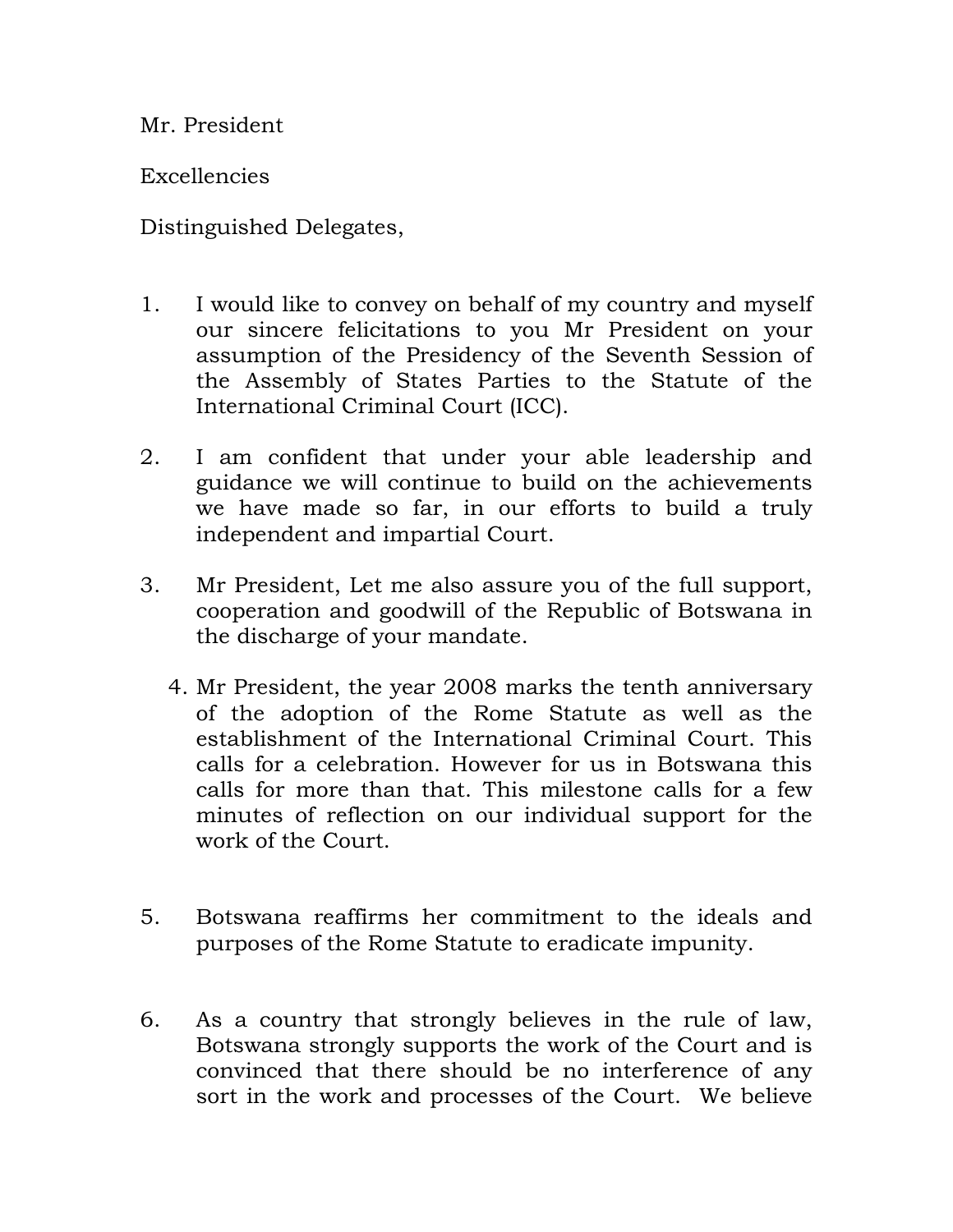that an effective and independent court is a necessary element for peace and security in our contemporary world where universal respect for human rights is of paramount importance to humanity.

- 8. The Statute of the International Criminal Court gives the Court inherent jurisdiction over the core crimes of genocide, crimes against humanity, aggression, and war crimes in armed conflict. We are mindful of the fact that there is yet no agreed definition of the term "aggression". We have been closely following the debates of the Special Working Group. We are confident that State Parties and Members of the Special Working Group will find definition that will be acceptable to all.
- 10. Mr. President, Botswana recognizes the importance of the Trust Fund for Victims and is also considering contributing towards this fund.
- 11. We were honoured this year with the visit by the Deputy Prosecutor, Mrs Fatou Bomm Bensouda and soon after her departure, we acceded to the Agreement on Privileges and Immunities of the International Criminal Court. This will pave the way for a national workshop for stakeholders to develop a road map for the full implementation of the Statute.
- 12. Before I conclude Mr President, may I inform this Assembly that Botswana has made available one of its well accomplished nationals for the position of Judge. Justice Sanji Monageng was elected a Commissioner in the African Commission on Human and Peoples' Rights in 2003.

Justice Monageng was appointed a Judge of the Courts of the Republic of The Gambia in 2006, under the Commonwealth Fund for Technical Cooperation Programme, as an expert. She is presently serving in the same capacity in the Kingdom of Swaziland. She was instrumental in the establishment of the Law Society in Botswana. I do not have any doubt that if elected she will